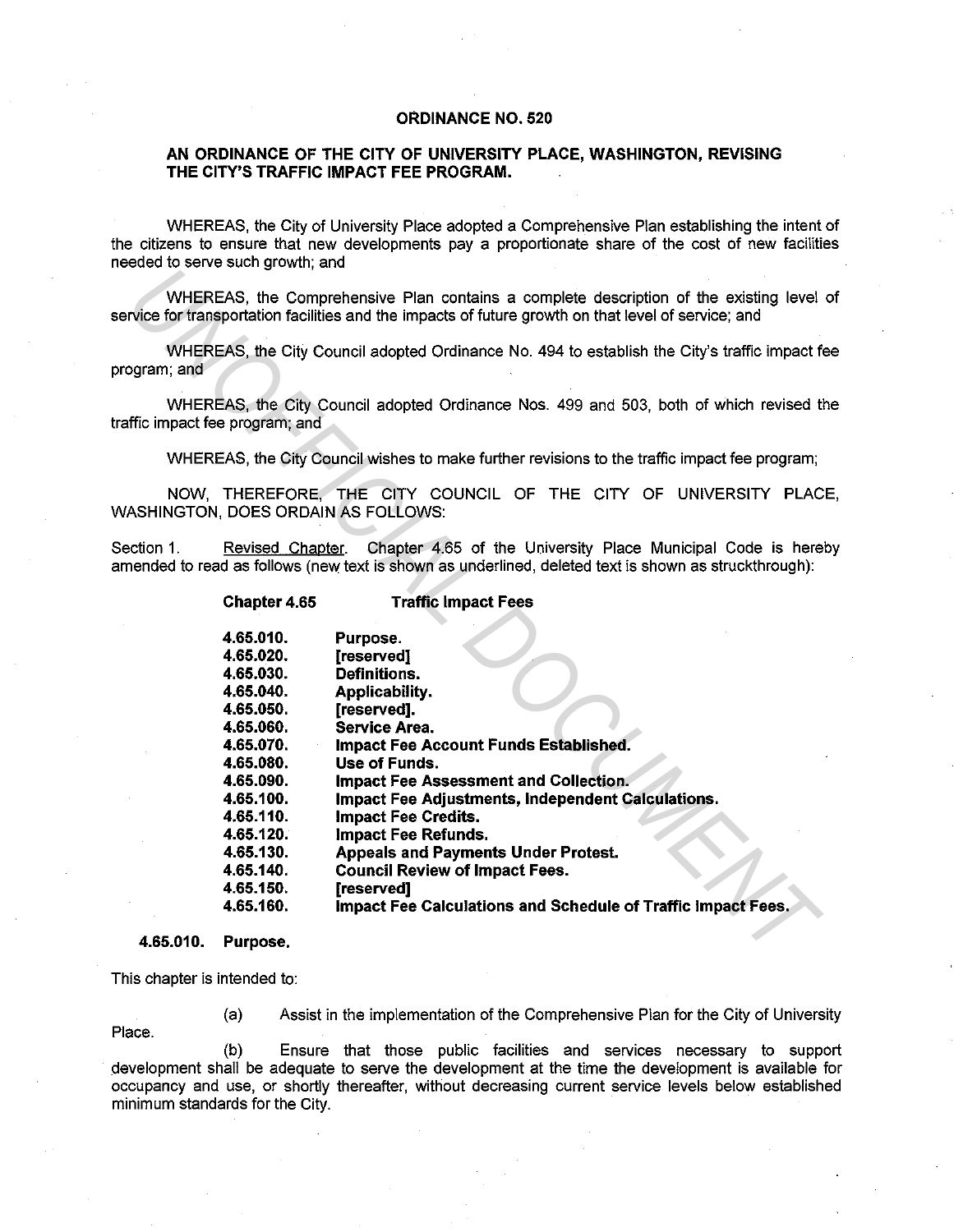{c) Establish standards and procedures so that new development pays a proportionate share of costs for new facilities and services and does not pay arbitrary or duplicative fees for the same impact.

### **4.65.020. [reserved]**

### **4.65.030. Definitions**

(a) Applicant: Any property owner, developer, or other person who seeks a Permit from the City of University Place.

(b) Director: The City Engineer or his/her authorized designee, or, in the absence thereof, any other person designated by the City Manager.

(c) Dwelling Unit: One or more rooms designed for or occupied by one family for living or sleeping purposes and containing kitchen, sleeping and sanitary facilities for use solely by one family. All rooms comprising a dwelling unit shall have access through an interior door to other parts of the dwelling unit.

(d) Encumber: To transfer traffic impact fee dollars from the traffic impact fee fund to an account for a particular System Improvement that is funded in the City's capital budget. The account encumbering the traffic impact fee dollars shall bear the name of the System Improvement financed with such money.

(e) ITE Trip Generation Manual: The most current edition of the report entitled "Trip Generation" produced by the Institute of Transportation Engineers.

### (f) Permit:

(i) For any development occurring within the City of University Place, "Permit" shall mean a building permit, unless the development does not require a building permit, in which case, "Permit" shall mean a site development permit or certificate of occupancy. Where a building permit is required for the development and the development includes a structure that is built in stages (ie. completion of the building shell followed by completion of the tenant improvements). then "Permit" shall mean the building permit for the tenant improvements. except when Applicants seek to prepay their traffic impact fees pursuant to UPMC 4.65.090(d) in which case "Permit" may mean the building permit for the building shell. im the City of University Place.<br> **Example 12** Applicant Any property comes, developer, or other person who seeks a rem<br>
Fred. any other person designated by the City Engineer or his/her authorized designee, or, in the abs

(ii) For any development that has obtained or will obtain a building permit from a jurisdiction other than the City of University Place, "Permit" shall mean a right-of-way permit.

(g) Peak-Hour Trip: For the purposes of the Traffic Impact Fee calculation, the Peak Hour Trip is the number of additional vehicle trips generated by a development during the sixty minute period of highest vehicle traffic volume on the adjacent street network, typically occurring sometime between 4:00 p.m. and 6:00 p.m. Trip generation statistics are provided by the ITE Trip Generation Manual for various land uses and sizes of development. Where the City has previously been provided with trip generation data for development within the City, the Director may utilize such data in calculating the trip generation for impact fee purposes if such data is deemed to be reliable in the sole discretion of the Director.

(h) Project Improvements: Site improvements and facilities that are planned and designed to provide service for, or to mitigate the direct impact from, a particular development project, or that are necessary for the use and convenience of the occupants or users of the project, and are not System Improvements.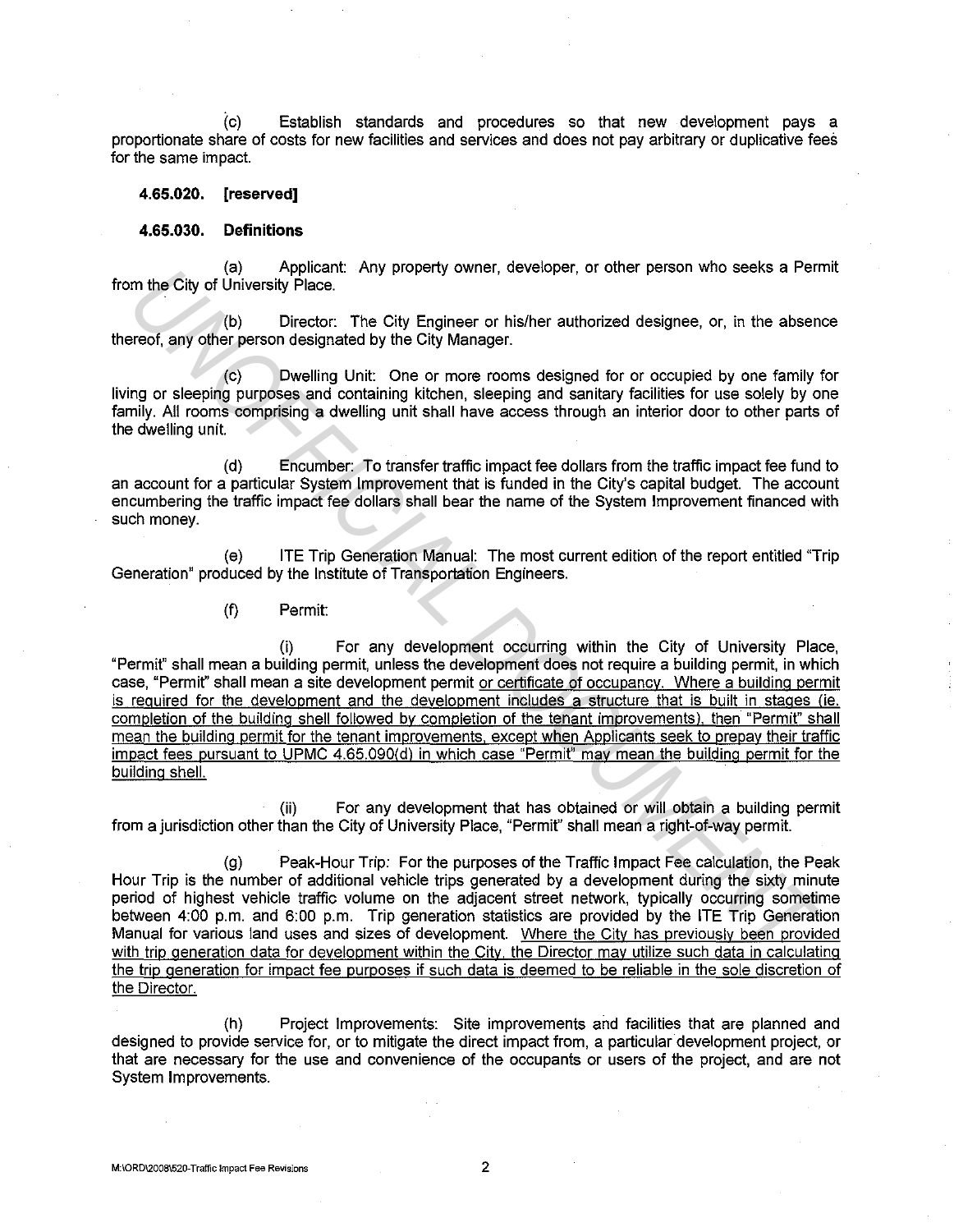(i) System Improvements: Transportation facilities that are included on the Traffic Impact Fee System Improvements List. A complete list of System Improvements is set forth on the Traffic Impact Fee System Improvements List, which is adopted as part of this ordinance.

### **4.65.040. Applicability.**

(a) All persons receiving a Permit from the City of University Place after the effective date of this ordinance shall be required to pay impact fees in an amount and manner set forth in this Chapter. This Chapter shall also apply to development located outside of the city limits if the following conditions are met:

(i) of University Place; and The development is required to obtain a right-of-way permit from the City

Trips.

(ii) The development impacts the city's street system by adding Peak Hour

Notwithstanding the scope set forth in subsection (a), above, the following development activities shall not require payment of traffic impact fees because they do not have a measurable impact on the City's transportation facilities:

(i) Existing dwelling unit. Any alteration, expansion, reconstruction, remodeling or replacement of existing single family or multifamily dwelling units that does not result in the creation of additional dwelling units; or

(ii) Existing non-residential building. Any alteration, reconstruction, remodeling or replacement of an existing non-residential building, or portion thereof, that does not result in the generation of any new Peak Hour Trip as long as the existing non-residential building has not been vacant for more than two years. If the building has been vacant for two years or less, then the number of Peak Hour Trips attributable to that building, or portion thereof, shall be based upon the most intense legally-established use that existed within two-years of Permit application. If the building, or portion thereof, has been vacant for more than two years, then it shall not be treated as an existing nonresidential building for traffic impact fee purposes. my controllations are met<br>
diditions are met<br>
University Place; and<br>
(i) The development is required to obtain a right-of-way permit from the Ci<br>
University Place; and<br>
(i) The development impacts the city's street system

### **4.65.050. [reserved]**

### **4.65.060. Service Area.**

(a) This section establishes one service area whose boundaries shall be consistent with the city limits of the City of University Place.

### **4.65.070. Traffic Impact Fee Fund Established.**

(a) This section establishes a special purpose traffic impact fee fund to receive traffic impact fees. All traffic impact fees and any investment income generated by such fees shall be remain in that fund until spent, encumbered or refunded pursuant to the provisions of this chapter.

(b) Procedures for administration of the fund shall be established by the Finance Director. These accounts shall be expended in accordance with the City's normal budget procedures subject to the limitations set forth in UPMC 4.65.080 and RCW 82.02.070. Annually, the City shall prepare a report on the impact fee fund showing the source and amount of all moneys collected, interest earned, and System Improvements that were financed in whole or in part by these impact fees.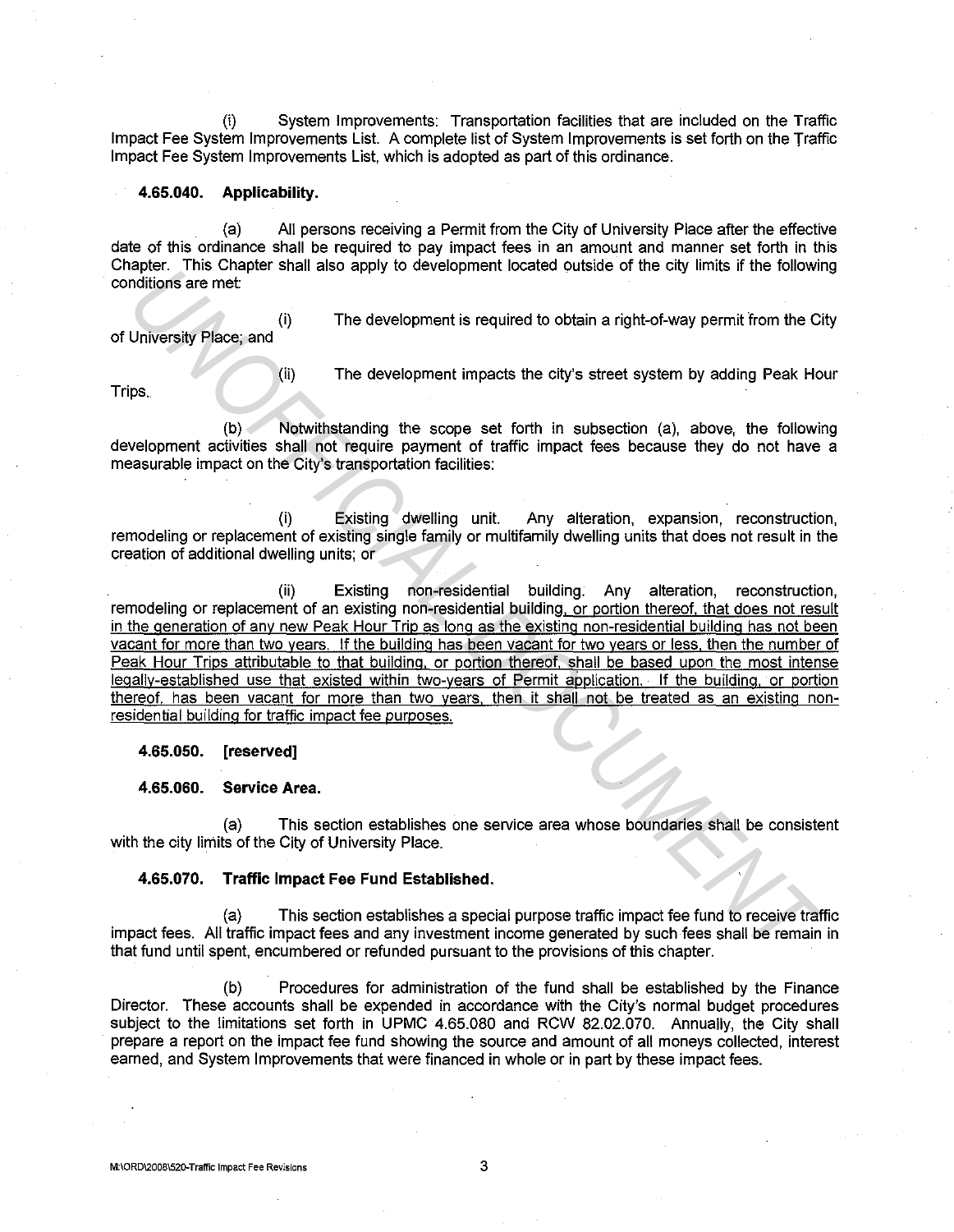### **4.65.080. Use of Funds.**

(a) Traffic impact fees shall be used for development of transportation facilities that constitute System Improvements.

(b) Impact fees may be spent on the following items to the extent that they relate to a particular System Improvement; facility planning, land acquisition, site improvements, necessary off-site improvements, facility construction, facility engineering and design work, facility permit fees, facility financing, grant matching funds, applicable mitigation costs, capital equipment pertaining to a particular System Improvement and any other capital costs related to a particular System Improvement

(c) Impact fees may also be used to recoup transportation facility improvement costs previously incurred by the City to the extent that new growth and development will be served by the previously acquired or constructed improvements resulting in such costs.

In the event that bonds or similar debt instruments are or have been issued for the construction of System Improvements, impact fees may be used to pay debt service on such bonds or similar debt instruments.

### **4.65.090. Impact Fee Determination and Collection.**

(a) At the time of Permit issuance, unless otherwise expressly provided in subsection (d), below, City staff shall determine the total impact fee owed by multiplying the development's Peak Hour Trip generation by the impact fee per Peak Hour Trip in effect at the time of Permit issuance.

(b) Impact fee collection shall also occur at the time of Permit issuance, unless otherwise expressly provided in subsection (d), below.

(c) An applicant may request that the impact fee be calculated in advance of Permit issuance, but any such advance calculation shall not be binding upon the City and should only be used as guidance by the applicant. Applicants should note that, except as expressly provided in subsection (d), below, it is not possible to have a vested right to pay a particular impact fee in advance of Permit issuance. If the City Council revises the impact fee formula or the impact fees themselves prior to the time that a Permit is issued for a particular development, the formula or fee amount in effect at the time of Permit issuance shall apply to the development, unless the impact fees were prepaid pursuant to subsection (d), below. arianny grad materiality threas, applicance mingator coest, capital equipment pertaining to a perfect to a particular System Improvement coesists capital costs related to a particular System Improvement coesists and the ex

(d) Applicants may opt to prepay their impact fees in conjunction with the submittal of a complete application for a Permit.

 $(i)$  If an Applicant opts to prepay in conjunction with an application for a shell Permit (as opposed to a tenant improvement permit) then the prepayment will be made based upon the most likely ultimate uses of the project and the trip generation associated with those uses. Upon such prepayment, the Applicant is vested to the impact fee in effect at the time of prepayment, but only for the number of trips estimated and actually prepaid. For example, if the estimated peak hour trip generation at the time of application is 100 trips, and the Applicant prepays the traffic impact fees for those 100 trips, the Applicant will still need to obtain an impact fee determination under subsection (a) above upon issuance of Permits for the tenant improvements. If, at that time, the determination reveals that the project will generate 120 peak hour trips, the Applicant will need to pay the impact fees for the twenty trips that were not prepaid and will need to pay the fees according to the fee schedule then in effect.

(ii) If an Applicant opts to prepay in conjunction with an application for a tenant improvement Permit. and, subsequent to the prepayment. the Applicant's proposed use changes, the Applicant will need to obtain another impact fee determination pursuant to subsection (a), above. If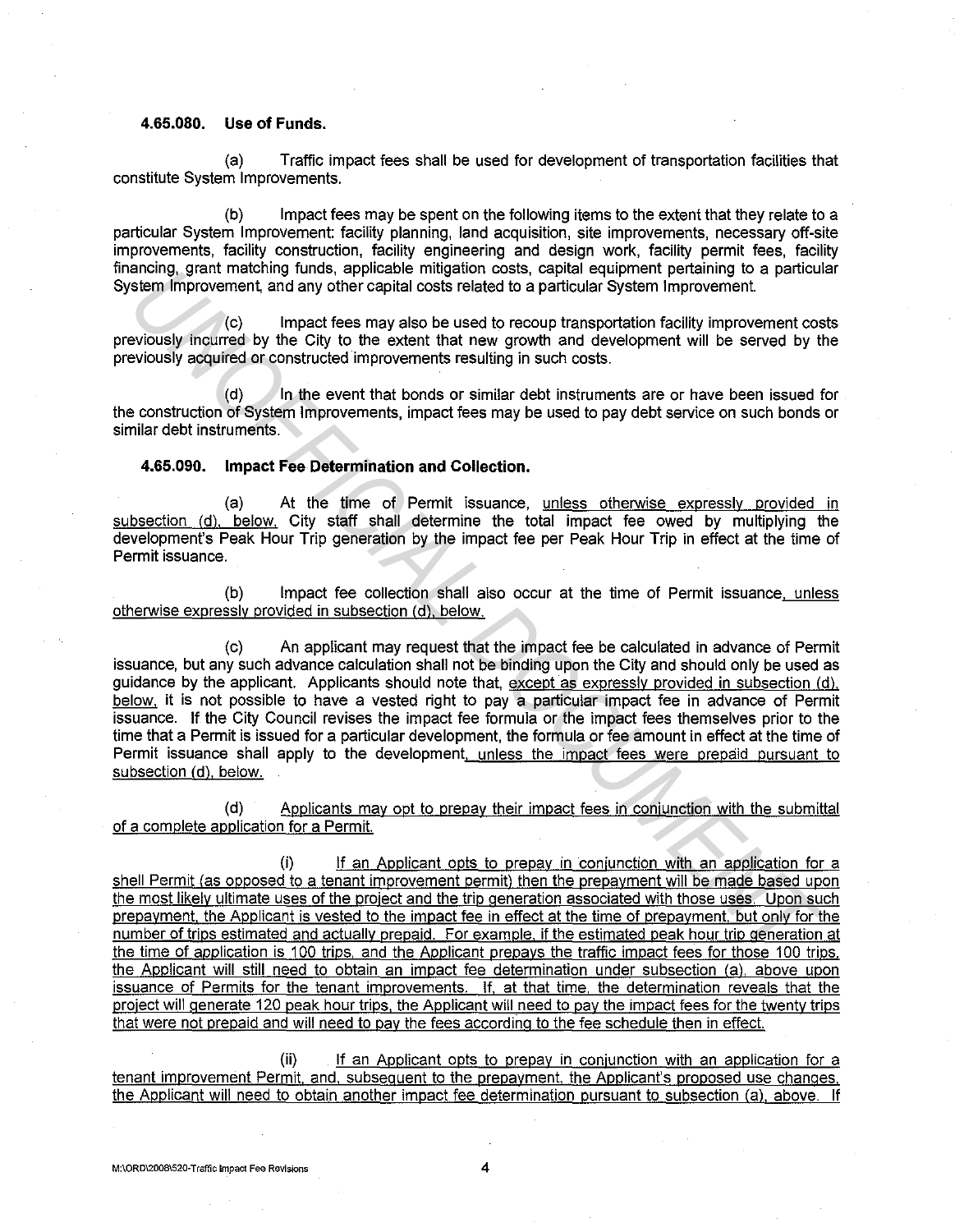the subsequent determination reveals an increased trip count over the trip count at the time of prepayment. then the Applicant shall pay the impact fee for the additional trips based upon the fee schedule in effect at that time. The Applicant is not vested to the earlier impact fee amount with respect to the additional trips.

(iii) If an Applicant prepays impact fees for a development that will have more than one end user. the prepaid impact fees and trip generation basis for those impact fees shall be applied evenly over the entire development on a per square foot basis. For example. if an Applicant prepays impact fees based upon 100 peak hour trips for a 5.000 square foot shopping mall at the shell stage and the mall is later divided into four spaces of 2.000. 1.500, 1,000. and 500 square feet. when the impact fee determination is done at the tenant improvement stage. each 50 square feet of space shall be deemed to have paid for.one peak hour trip. So, if the 500 square foot space is determined to generate 20 peak hour trips, the Applicant for that space will still need to pay for the additional 10 peak hour trips according to the impact fee schedule then in effect. **Example these uses of 2000. State in the state with the contribution in the state of the method is done to the state of the term in the state of the state of the state of the state of the state of the state of the state o** 

(e)

### **4.65. 100. Impact Fee Adjustments, Independent Calculations.**

(a) An Applicant may request an adjustment to the impact fees determined according to this ordinance by preparing and submitting to the Director an independent fee calculation for the development activity for which a Permit is sought. Any independent fee calculation must be accompanied by a traffic impact analysis performed by a qualified professional engineer. The documentation submitted shall show the basis upon which the independent fee calculation was made.

(i) If the Director agrees with the independent fee calculation, a written agreement to accept such amount shall be transmitted to the Applicant who shall, in turn, present it to the Development Services Department upon impact fee collection.

(ii) If the Director does not agree with the independent fee calculation, the Applicant may appeal this decision to the Hearing Examiner through procedures outlined in Title 22 of the University Place Municipal Code.

### **4.65.110. Impact Fee Credits.**

(a) An Applicant shall be entitled to a credit against the traffic impact fee assessed and collected under this ordinance in any of the following situations, PROVIDED THAT to qualify for a credit, the System Improvement that is provided or funded as described below must be listed on the Traffic Impact Fee System Improvements List:

whenever a project is approved subject to a condition that the Applicant actually provide a particular System Improvement, or

(ii) whenever an Applicant has agreed, pursuant to the terms of a voluntary agreement with the City, to provide a particular System Improvement, or

(iii) whenever an Applicant has paid a traffic mitigation fee which is allocated toward providing System Improvements, or

(iv) whenever an Applicant's predecessor-in-interest has actually provided and/or funded a System Improvement in contemplation of future development.

(b) If, in any of the cases in subsection (a), the land dedicated, facility constructed, or fee paid is allocated partly toward System Improvements and partly toward Project Improvements, the credit shall be limited to that portion allocated to System Improvements.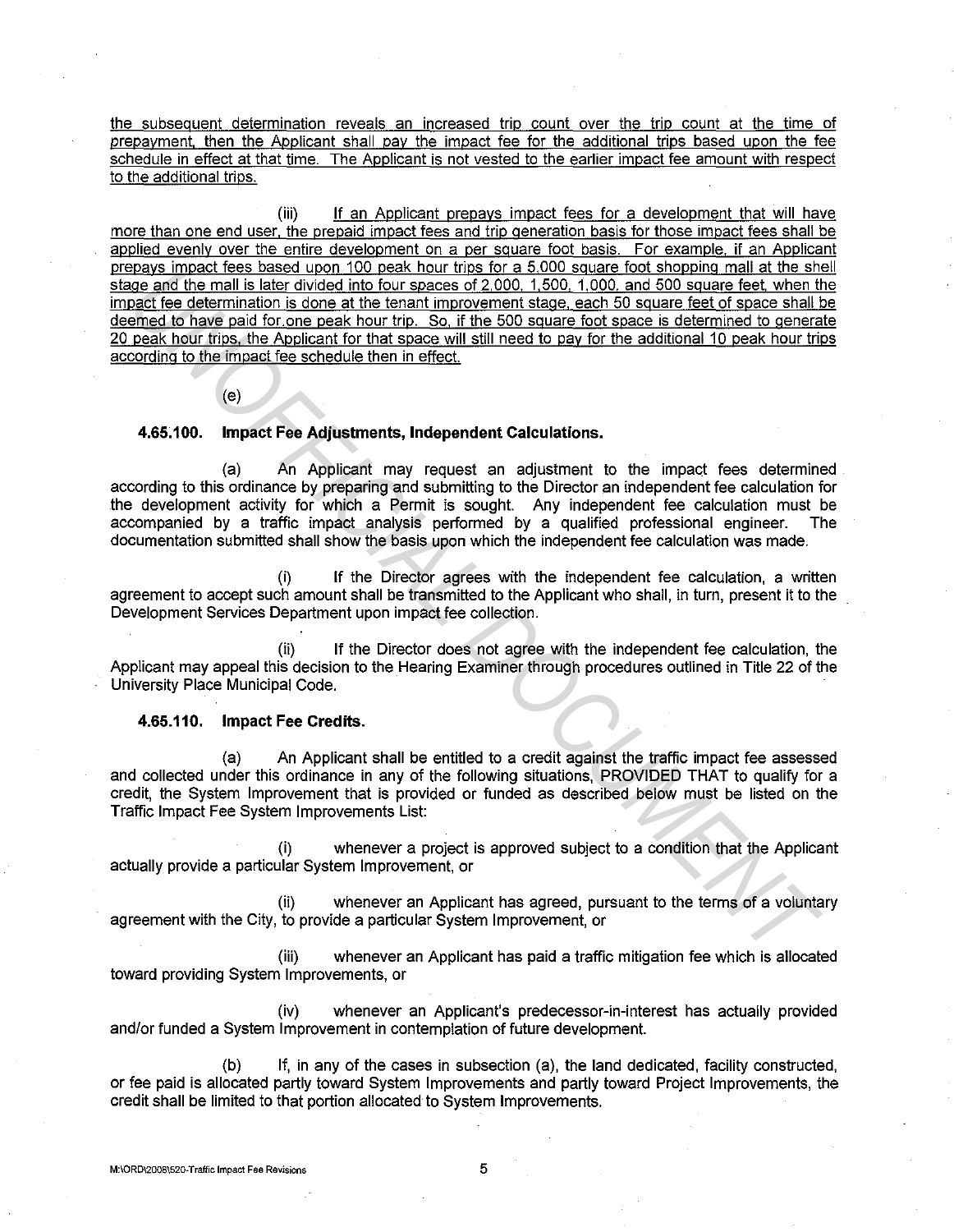(c) For the purposes of calculating the credit, the land value or costs of construction shall be determined as follows:

(i) The amount of credit for land dedicated shall be the higher of either the value of the land established in the Comprehensive Plan, if such value is identified, or by an appraisal conducted by an independent professional appraiser chosen by the Applicant from a list of at least three such appraisers provided by the City. The cost of the appraisal shall be borne by the Applicant. For the purposes of this Section, the date of value shall be the date the land was dedicated to the City. The appraisal shall only value the land dedicated and not any alleged damages to any abutting property.

(ii) The amount of credit for facilities constructed shall be based upon the actual cost of construction at the time of construction.

( d) This subsection ( d) applies only to residential developments and the residential portion of a mixed use development. In cases where an Applicant would be entitled to a credit under this section, but the amount of the credit has yet to be determined on a per dwelling unit basis, the City shall take the Total Credit Amount available to the entire plat or project, calculated by applying subsections (a) through (c), above, and divide that amount by the number of dwelling units approved for that plat or project. The impact fee and credit may then be calculated and collected on a per dwelling unit basis as Permits are issued for those dwelling units. Where Permits for some, but not all, of the dwelling units within a plat or project have already been obtained at the time this ordinance becomes effective, the credit for the unpermitted dwelling units will be calculated to arrive at a per dwelling unit amount in the same manner. For example, if a plat has been approved for twenty dwelling units, and Permits have only been issued for ten of those units, the per dwelling unit credit for the remaining ten units will equal the Total Credit Amount divided by twenty dwelling units.

(e) This subsection (e) applies to non-residential developments, or the nonresidential portion of a mixed use development. In cases where an Applicant would be entitled to a credit under this section, but the amount of the credit has yet to be determined on a per square foot basis, the City shall take the Total Credit Amount available to the entire plat or project, calculated by applying subsections (a) through (c), above, and divide that amount by the number of square feet approved for that plat or project. The impact fee and credit may then be calculated and collected on a per square foot basis as Permits are issued for that square footage. Where Permits for some, but not all, of the dwelling units within a plat or project have already been obtained at the time this ordinance becomes effective, the credit for the unpermitted square footage will be calculated to arrive at a per square footage amount in the same manner. For example, if a twenty thousand square foot commercial project has been approved, and Permits have only been issued for ten thousand square feet of the project, the per square foot credit for the remaining ten thousand square feet will equal the Total Credit Amount divided by twenty thousand square feet. pheasa shall olly value the land colucted and in the right of radiities constructed shall be based upon that cost of construction at the lime of construction.<br>
Ition of a mixed use development. In cases where an Applicant

(f) The Applicant shall be entitled to such credit against the impact fee regardless of whether the System Improvement was provided before or after the effective date of this ordinance.

(g) Determinations made pursuant to this Section may be appealed to the Examiner under Title 22 of the University Place Municipal Code.

waived.

(h) A credit must be requested within 30 days after Permit issuance or it is deemed

(i) No refund will be allowed in the event that the impact fee credit calculation exceeds the amount of the impact fee itself.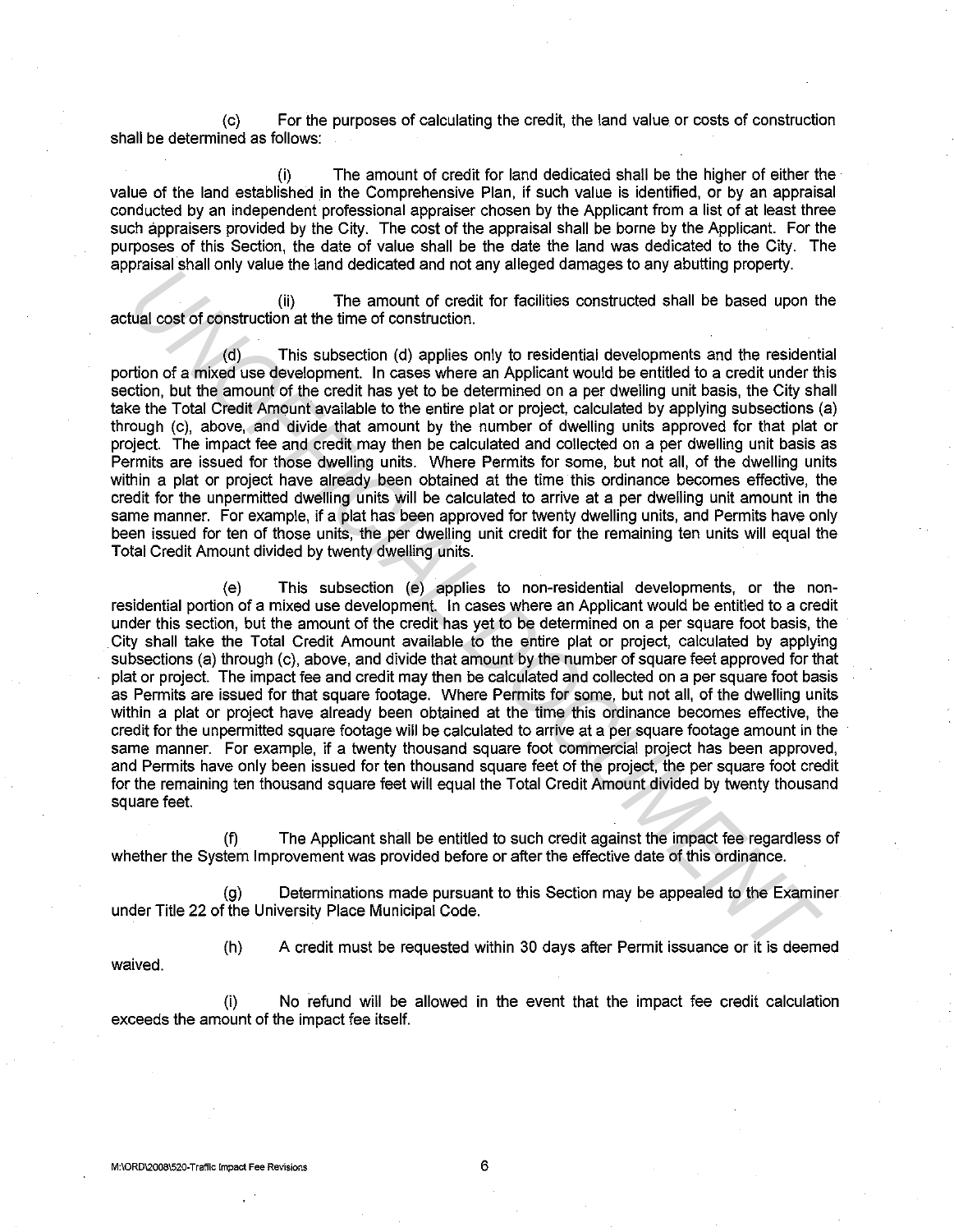### **4.65.120. Impact Fee Refunds.**

(a) The current owner of property on which impact fees have been paid may receive a refund of such fees if the impact fees have not been expended or encumbered within six years of their receipt by the City. In determining whether impact fees have been expended or encumbered, impact fees shall be considered expended or encumbered on a first in, first out basis from the date of receipt.

(b) The City shall provide for the refund of fees according to the requirements of this Section and RCW 82.02.080.

The City shall notify potential claimants of the refund availability by firstclass mail deposited with the United States Postal Service addressed to the owner of the property as shown in the Pierce County tax records.

(ii} An owner's request for a refund must be submitted to the City Finance Director in writing within one year of the date the right to claim the refund arises or the date that notice is given, whichever date is later.

(c) Any impact fees that are not expended or encumbered within six years of their receipt by the City, and for which no application for a refund has been made within this one-year period, shall be retained by the City and expended consistent with the provisions of this Chapter.

(d) Refunds of impact fees shall include any interest earned on the impact fees.

(e) Should the City seek to terminate all impact fee requirements, all unexpended or unencumbered funds, including interest earned, shall be refunded to the current owner of the property for which an impact fee was paid. Upon the finding that all fee requirements are to be terminated, the City shall place notice of such termination and the availability of refunds in a newspaper of general circulation at least two times and shall notify all potential claimants by first-class mail addressed to the owner of the property as shown in the Pierce County tax records. All funds available for refund shall be retained for a period of one year. At the end of one year, any remaining funds shall be retained by the City, but must be expended for the original purposes, consistent with the provisions of this Section. The notice requirement set forth above shall not apply if there are no unexpended or unencumbered balances within the account or accounts being terminated. ction and RCJW 82.02.080.<br> **USE The City shall notling potential claimants of the refund availability by first<br>
Six mail deposited with the United States Postal Service addressed to the cwner of the property<br>
own in the Pl** 

(f) A developer may request and shall receive a refund, including interest earned on the impact fees, when:

(i) The developer does not proceed to finalize the development activity as required by statue or City Code or the International Building Code; and

(ii) The City has not expended or encumbered the impact fees prior to the application for a refund. In the event that the City has expended or encumbered the fees in good faith, no refund shall be forthcoming. However, if within a period of three years, the same or subsequent owner of the property proceeds with the same or substantially similar development activity, the owner shall be eligible for a credit against any then-existing traffic impact fee requirement. The owner must petition the City in writing and provide receipts of impact fees paid by the owner for a development of the same or substantially similar nature on the same property or some portion thereof. The City shall determine whether to grant a credit and such determinations may be appealed by following the procedures set forth in this Chapter.

(g) The amount to be refunded shall include the interest earned by this portion of the account from the date that it was deposited into the Impact Fee Fund.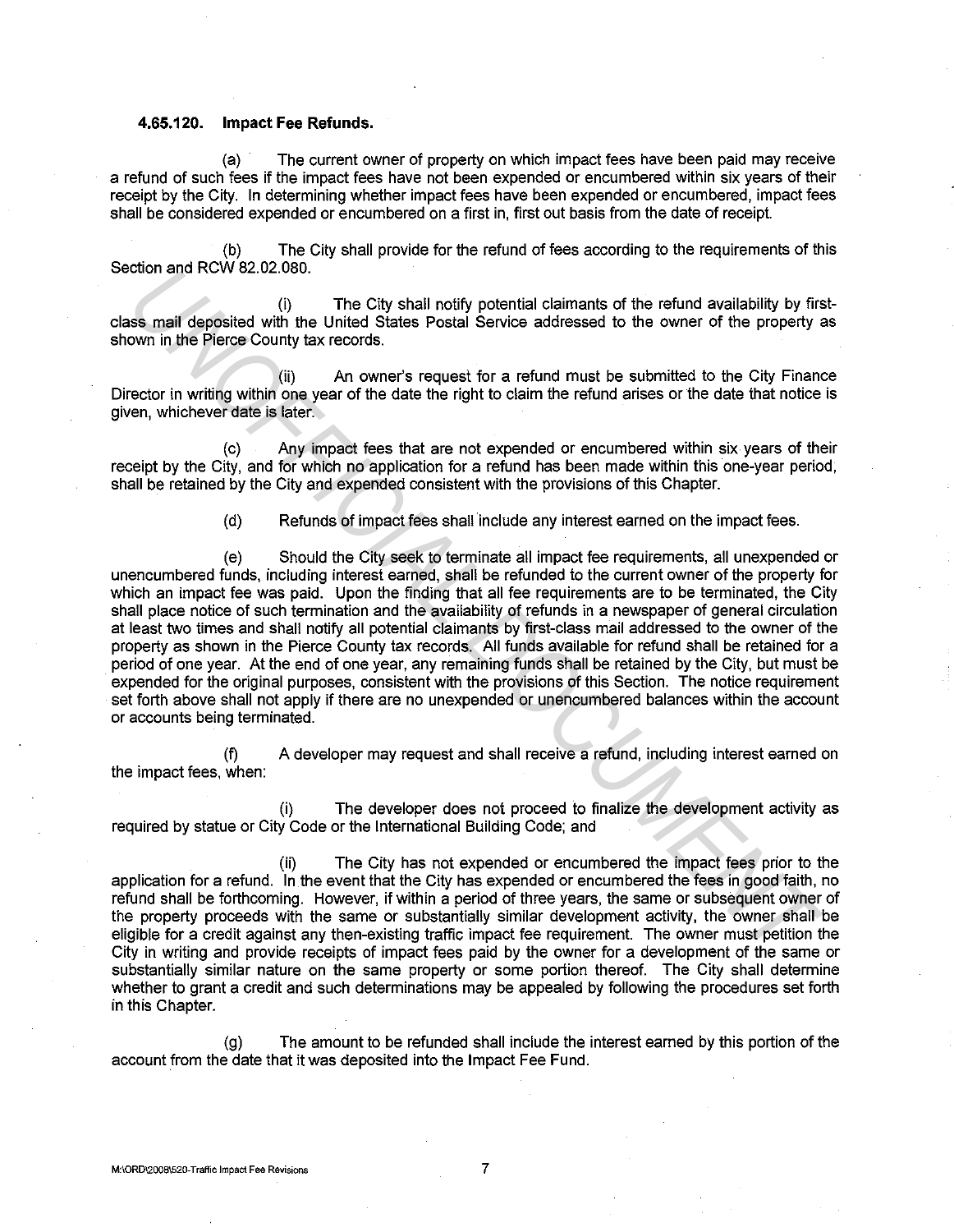### **4.65.130. Appeals and Payments Under Protest.**

(a) This subsection (a) applies when an applicant seeks a Permit to construct a portion of a development that has already been reviewed and approved, in other respects, pursuant to procedures that comply with chapter 36.708 RCW. An example of this circumstance would be an application for a permit to build one house in a large subdivision that was previously approved. In this case, any appeal of the decision of the City with regard to the imposition of an impact fee or the amount of any impact fees, impact fee credit, or impact fee refund must be taken before the Hearing Examiner pursuant to Title 22 of the University Place Municipal Code in conjunction with an appeal of the underlying building permit.

(b) This subsection (b) applies when an applicant seeks a Permit in conjunction with other development approvals that may be subject to an open record hearing and closed record appeal pursuant to procedures that comply with chapter 36.708 RCW. An example of this circumstance would be an application for a short plat and Permit to build a new office park. In this case, any appeal of the decision of the City with regard to the imposition of an impact fee or the amount of any impact fees, impact fee credit, or impact fee refund must be made according to the process outlines for and in conjunction with the underlying development approval. **Example 10** this subsection (b) applies when an application who an application technique the diversion of the control of the control of the control of the control of the control of the control of the control of the contro

(c) Any applicant may pay the impact fees imposed by this Chapter under protest in order to obtain a Permit.

( d) Only the applicant has standing to appeal impact fee matters.

### **4.65.140. Council Review of Impact Fees.**

The Traffic Impact Fee Schedule adopted by this ordinance shall be reviewed by the City Council, as-it deems necessary and appropriate annually in conjunction with the update of the Traffic Impact Fee System Improvements List.

### **4.65.160. Impact Fee Calculations and Schedule of Traffic. Impact Fees.**

(a) The traffic impaci fee shall be assessed against all new development requiring a Permit on a per Peak-Hour Trip basis and calculated using the Traffic Impact Fee Schedule, which identifies the adopted fee amount per Peak Hour Trip generated. The Traffic Impact Fee Schedule represents the City's determination of the appropriate share of System Improvement costs to be paid by new growth and development.

(b) The Traffic Impact Fee Schedule and service area boundaries adopted in this ordinance have been calculated and determined using the data shown in the Traffic Impact Fee Supporting Documents.

Section 2. Traffic Impact Fee Supporting Documents. The City has conducted studies documenting costs and demand for new facilities and services. These studies are attached hereto as **Attachment A,**  and are hereby incorporated into this ordinance by reference as if set forth in full. The City of University Place Comprehensive Plan is also incorporated into this Chapter by reference.

Section 3. Traffic Impact Fee System Improvements List. The Traffic Impact Fee System Improvements List is attached hereto as **Attachment B** and incorporated into this ordinance by this reference as if set forth in full: The Traffic Impact Fee System Improvements List contains the list of capacity generating System Improvements that factored in the determination of the Traffic Impact Fee Schedule. To obtain a credit under Section 1 of this ordinance, the System Improvement that was provided or funded must appear on this list.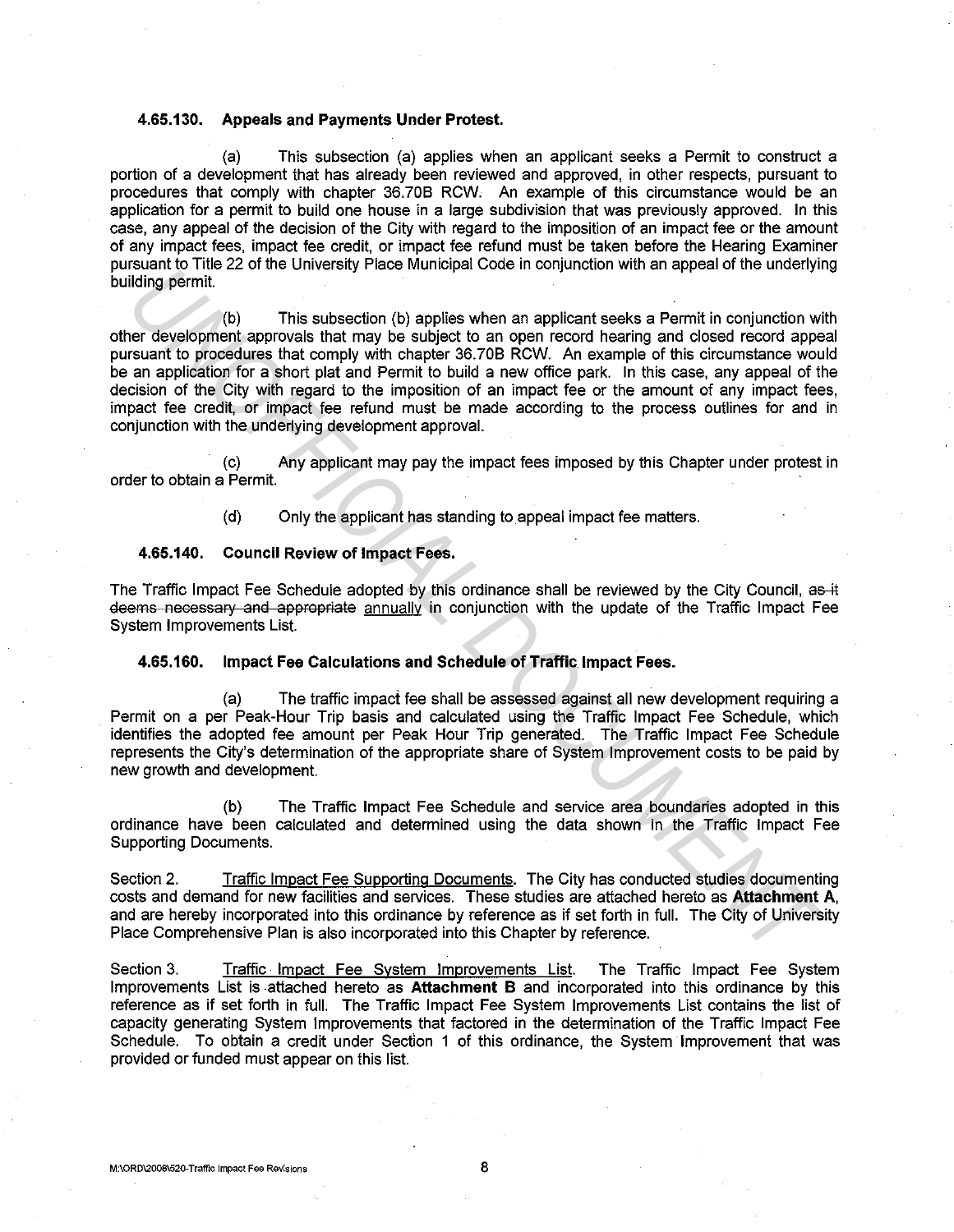Section 5. Traffic Impact Fee Schedule. A Traffic Impact Fee Schedule that sets forth the amount of the traffic impact fee on a per Peak-Hour Trip basis is attached hereto as **Attachment C** and incorporated into this ordinance by this reference as if set forth in full.

Section 6. Severability. If any section, sentence, clause or phrase of this ordinance should be held to be invalid or unconstitutional by a court of competent jurisdiction, such invalidity or unconstitutionality shall not affect the validity or constitutionality of any other section, sentence, clause or phrase of this ordinance.

Section 7. Effective Date. This ordinance or a summary thereof consisting of the title shall be published in the official newspaper of the City, and shall take effect and be in full force five (5) days after publication. **Effective Date**. This ordinance or a summay thereof consisting of the title shall bilation.<br>
Distriction.<br>
Distriction.<br>
PASSED BY THE CITY COUNCIL ON APRIL 7, 2008.<br>
PASSED BY THE CITY COUNCIL ON APRIL 7, 2008.<br>
THEST:<br>

**PASSED BY THE CITY COUNCIL ON APRIL 7, 2008.** 

Linda Bird, Mayor

**ATTEST:** 

Published: 04/10/08 Effective Date: 04/15/08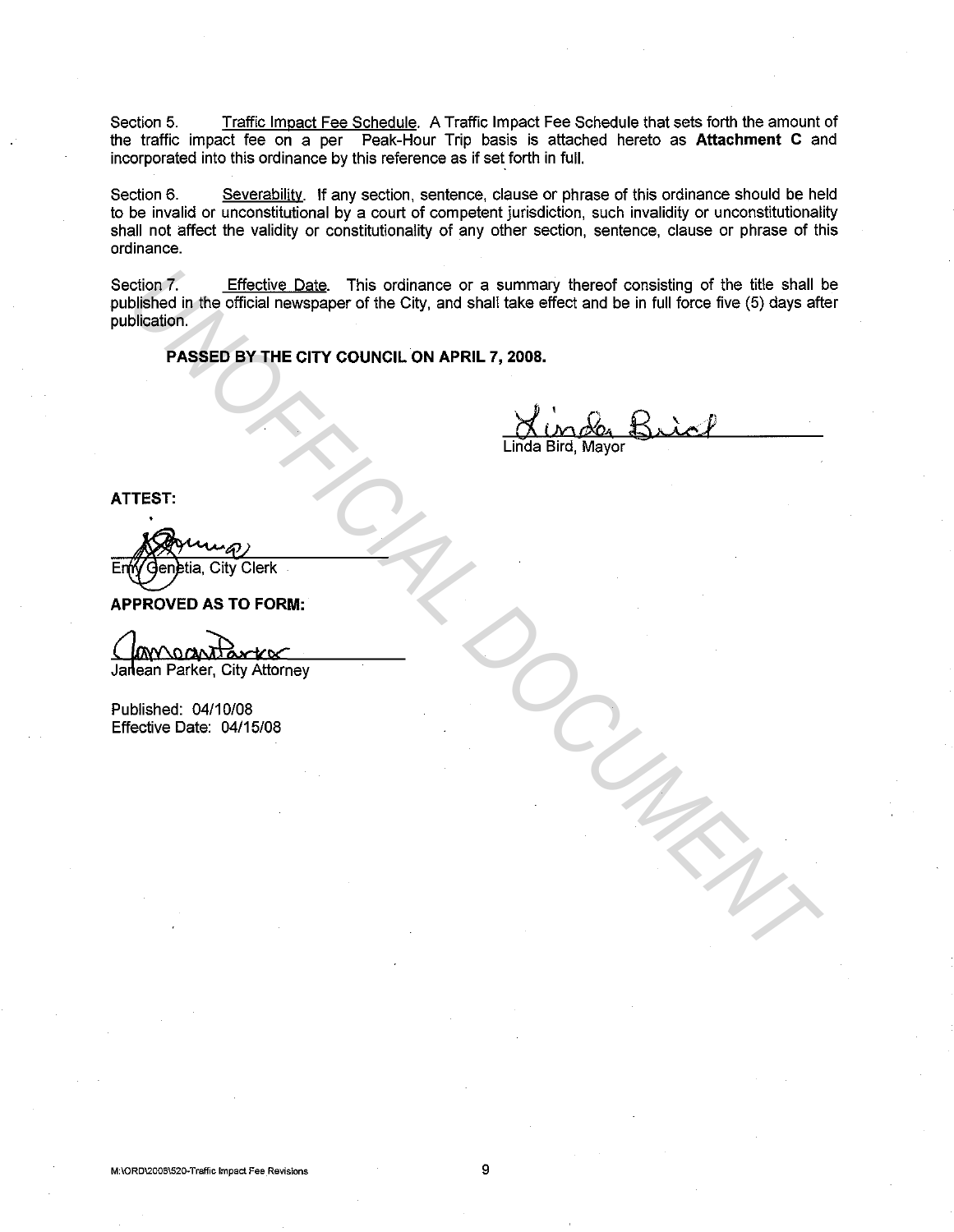# ATTACHMENT A

# TRAFFIC IMPACT FEE SUPPORTING DOCUMENTS SUPPLEMENT **TRAFFIC IMPACT FEE SUPPORTING DOCUMENTS**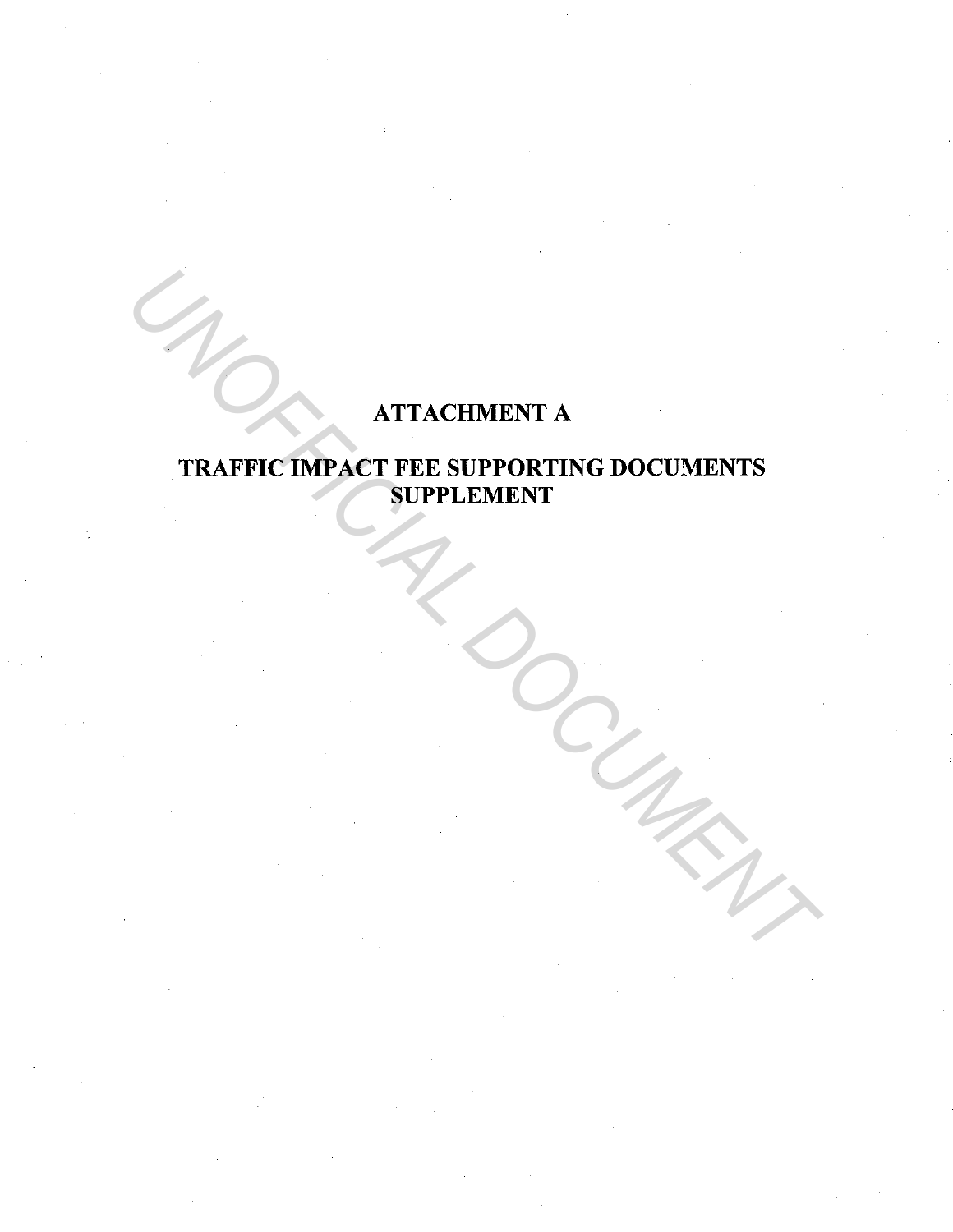|                            |      | <b>Delay Time (seconds)</b> |                          |                          |                                   |          |                       |                      |
|----------------------------|------|-----------------------------|--------------------------|--------------------------|-----------------------------------|----------|-----------------------|----------------------|
|                            | Min. | Max.                        | <b>Midpoint</b>          | <b>Service</b><br>Volume | <b>Volume of</b><br><b>Unused</b> | % Unused | No of<br>Intersection | % Unused<br>Capacity |
| Level of Service A         |      | 10                          | $\overline{\mathbf{5}}$  | 2,596                    | 826                               | 24.1%    | 4                     | 6.4%                 |
| Level of Service B         | 10   | 20                          | $\overline{\mathbf{15}}$ | 2,655                    | 767                               | 22.4%    | 4                     | 6.0%                 |
| Level of Service C         | 20   | 35                          | 28                       | 2,950                    | 472                               | 13.8%    | 3                     | 2.8%                 |
| Level of Service D [a]     | 35   | 55                          | 45                       | 3,422                    |                                   | 0.0%     | 4                     | 0.0%                 |
| Level of Service E         | 55   | 80                          | 68                       | 3,776                    | (354)                             | $-10.3%$ |                       | 0.0%                 |
| Level of Service F         | 80   |                             |                          |                          |                                   | 100.0%   | $\tilde{\phantom{a}}$ | 0.0%                 |
| <b>TOTAL</b>               |      |                             |                          |                          |                                   |          | 15 <sub>1</sub>       | 15.2%                |
| [a] Adopted service level. |      |                             |                          |                          |                                   |          |                       |                      |
|                            |      |                             |                          |                          |                                   |          |                       |                      |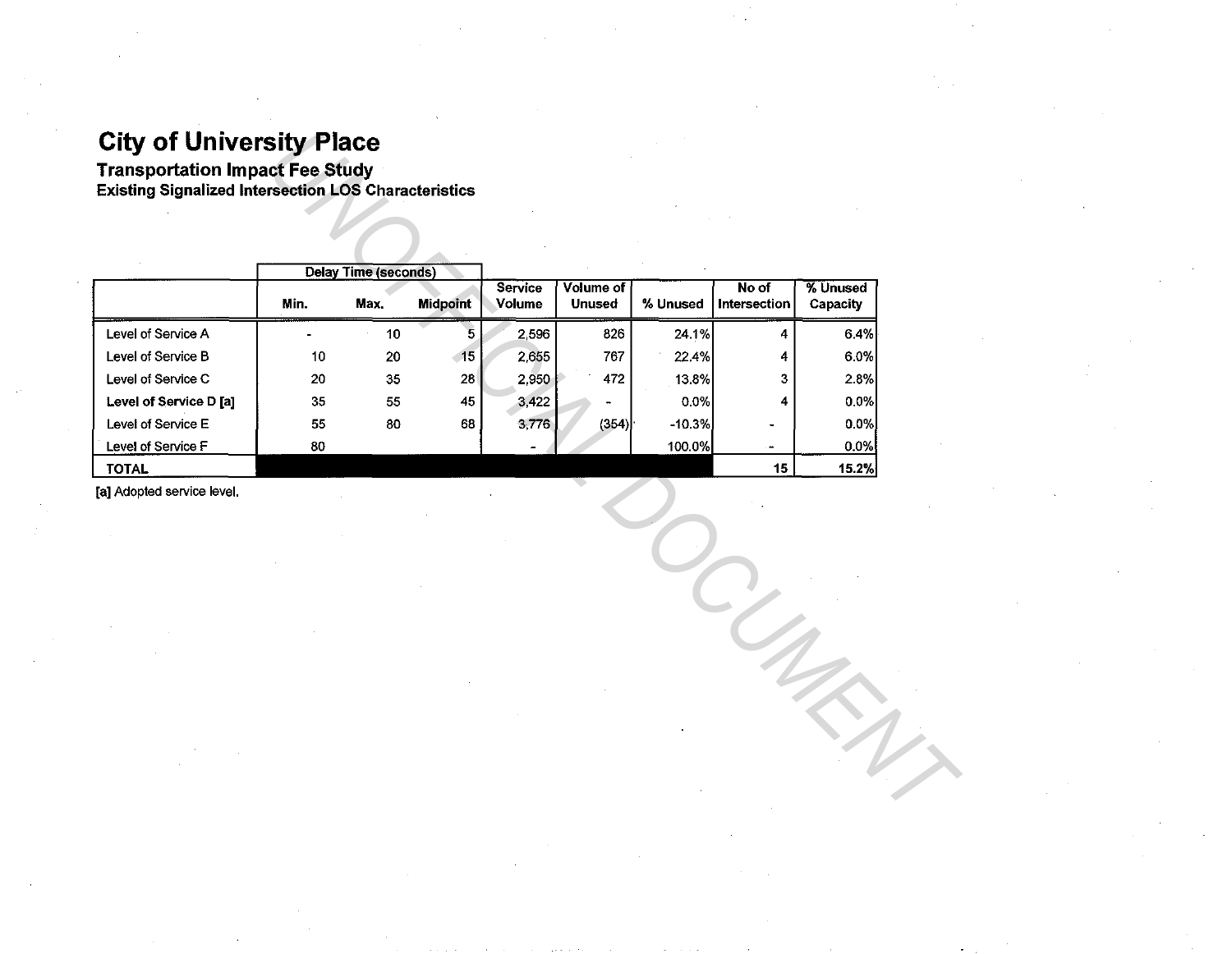### Transportation Impact Fee Study 2013 Signalized Intersection LOS Characteristics

| <b>Transportation Impact Fee Study</b><br>2013 Signalized Intersection LOS Characteristics |      | <b>City of University Place</b>     |                 |                                 |                            |          |                       |                      |
|--------------------------------------------------------------------------------------------|------|-------------------------------------|-----------------|---------------------------------|----------------------------|----------|-----------------------|----------------------|
|                                                                                            | Min. | <b>Delay Time (seconds)</b><br>Max. | <b>Midpoint</b> | <b>Service</b><br><b>Volume</b> | Volume of<br><b>Unused</b> | % Unused | No of<br>Intersection | % Unused<br>Capacity |
| Level of Service A                                                                         |      | 10 <sub>10</sub>                    | 5               | 2,596                           | 826                        | 24.1%    | ш.                    | 0.0%                 |
| Level of Service B                                                                         | 10   | 20                                  | 15              | 2,655                           | 767                        | 22.4%    | 2                     | 3.0%                 |
| Level of Service C                                                                         | 20   | 35                                  | 28              | 2,950                           | 472                        | 13.8%    | 4                     | 3.7%                 |
| Level of Service D [a]                                                                     | 35   | 55                                  | 45              | 3,422                           |                            | 0.0%     | 9                     | 0.0%                 |
| Level of Service E                                                                         | 55   | 30                                  | 68              | 3,776                           | (354)                      | $-10.3%$ |                       | 0.0%                 |
| Level of Service F                                                                         | 80   |                                     |                 |                                 |                            | 100.0%   |                       | 0.0%                 |
| <b>TOTAL</b>                                                                               |      |                                     |                 |                                 |                            |          | 15                    | 6.7%                 |
| [a] Adopted service level.                                                                 |      |                                     |                 |                                 |                            |          |                       |                      |

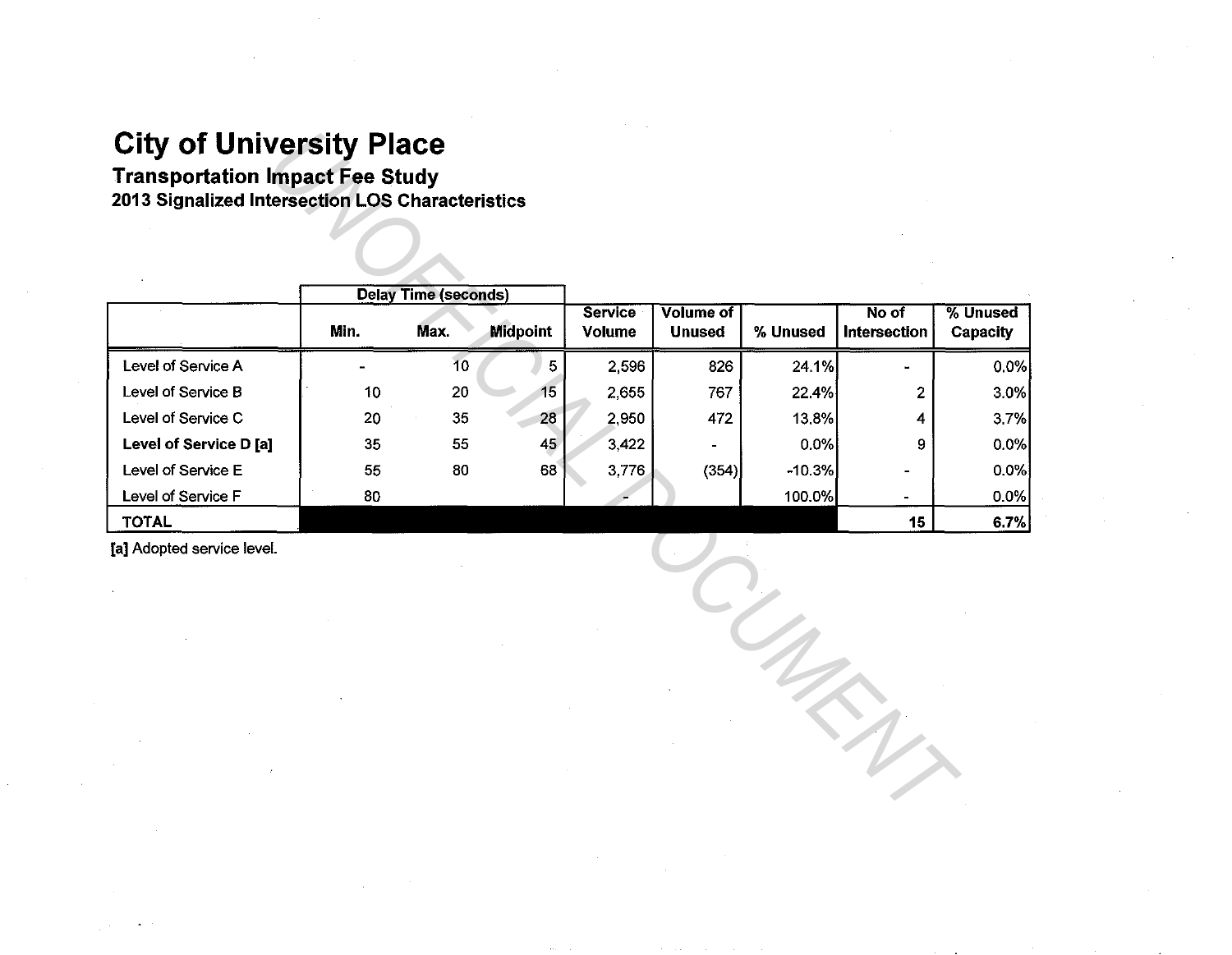Transportation Impact Fee Study Existing System Cost Basis & Existing Unused Capacity

| <b>Total Original Cost of the Existing System</b>                                                                                                                                                            |                                 | \$<br>151,066,093      |                                      |                                 |                                  |
|--------------------------------------------------------------------------------------------------------------------------------------------------------------------------------------------------------------|---------------------------------|------------------------|--------------------------------------|---------------------------------|----------------------------------|
| <b>Funding Sources of the Existing System</b>                                                                                                                                                                |                                 | Cost                   | Recoverable?<br>$(\%)$               | % Unused<br><b>Capacity [b]</b> | Recoverable<br><b>Cost Basis</b> |
| Pre-incorporation - County                                                                                                                                                                                   |                                 | \$<br>107,112,731      | 78%                                  | 5.6%                            | \$<br>4,680,297                  |
| Grants                                                                                                                                                                                                       |                                 | 7,765,629              | $0\%$                                | 5.6%                            |                                  |
| Contributions                                                                                                                                                                                                |                                 | 1,885,294              | $0\%$                                | 5.6%                            |                                  |
| <b>REET Funding</b>                                                                                                                                                                                          |                                 | 2,257,086              | 100%                                 | 5.6%                            | 126 371                          |
| Gas Tax / Street Fund                                                                                                                                                                                        |                                 | 2,767,453              | 100%                                 | 5.6%                            | 154.946                          |
| <b>SWM Fund Contributions</b>                                                                                                                                                                                |                                 | 7,145,523              | 100%                                 | 5.6%                            | 400,068                          |
| Debt Outstanding                                                                                                                                                                                             |                                 | 3,233,275              | $0\%$                                | 5.6%                            |                                  |
| <b>General Fund - Direct</b>                                                                                                                                                                                 |                                 | 4,548,333              | 100%                                 | 5.6%                            | 254 655                          |
| General Fund - Debt Funded Net of Debt Outstanding                                                                                                                                                           |                                 | 2,281,744              | 100%                                 | 5.6%                            | 127 752                          |
| <b>General Fund - Utility Tax</b>                                                                                                                                                                            |                                 | 1,387,559              | 100%                                 | 5.6%                            | 77,687                           |
| Town Center LOC                                                                                                                                                                                              |                                 | 10,500,000             | $0\%$                                | 5.6%                            |                                  |
| <b>Interest Earnings</b>                                                                                                                                                                                     |                                 | 181,466                | 100%                                 | 5.6%                            | 10,160                           |
|                                                                                                                                                                                                              |                                 |                        |                                      |                                 | \$<br>5,831,935                  |
| <b>TOTAL</b>                                                                                                                                                                                                 |                                 | \$<br>151,066,093      |                                      |                                 |                                  |
| in total City funded transportation system (\$151,066,093 less \$107,112,731) is deemed unrecoverable portion of the County funded infrastructure,<br>the rest is considered to be recoverable.              |                                 |                        |                                      |                                 |                                  |
| <b>System Components</b>                                                                                                                                                                                     | Cost                            | <b>Unused Capacity</b> | <b>Notes</b>                         |                                 |                                  |
|                                                                                                                                                                                                              |                                 |                        |                                      |                                 |                                  |
| Residential                                                                                                                                                                                                  | \$<br>95,320,347                | $0.0\%$                |                                      |                                 |                                  |
| [a] Recovery percentage is calculated based on City's experience. Percentage share of Grants (\$7,765,629) and Contributions (\$1,885,294)<br>[b] Unused Capacity:<br><b>Collector and Arterial</b><br>Total | 55 745,746<br>\$<br>151,066,093 | 15.2%<br>5.6%          | <b>Weighted Avg. Unused Capacity</b> |                                 |                                  |

### [b] Unused Capacity:

| <b>System Components</b>                     | Cost                     | <b>Unused Capacity</b> | <b>Notes</b>                         |
|----------------------------------------------|--------------------------|------------------------|--------------------------------------|
| Residential<br><b>Collector and Arterial</b> | 95,320,347<br>55 745 746 | $\sim 0.0\%$<br>15.2%  |                                      |
| Total                                        | 151,066,093              | 5.6%                   | <b>Weighted Avg. Unused Capacity</b> |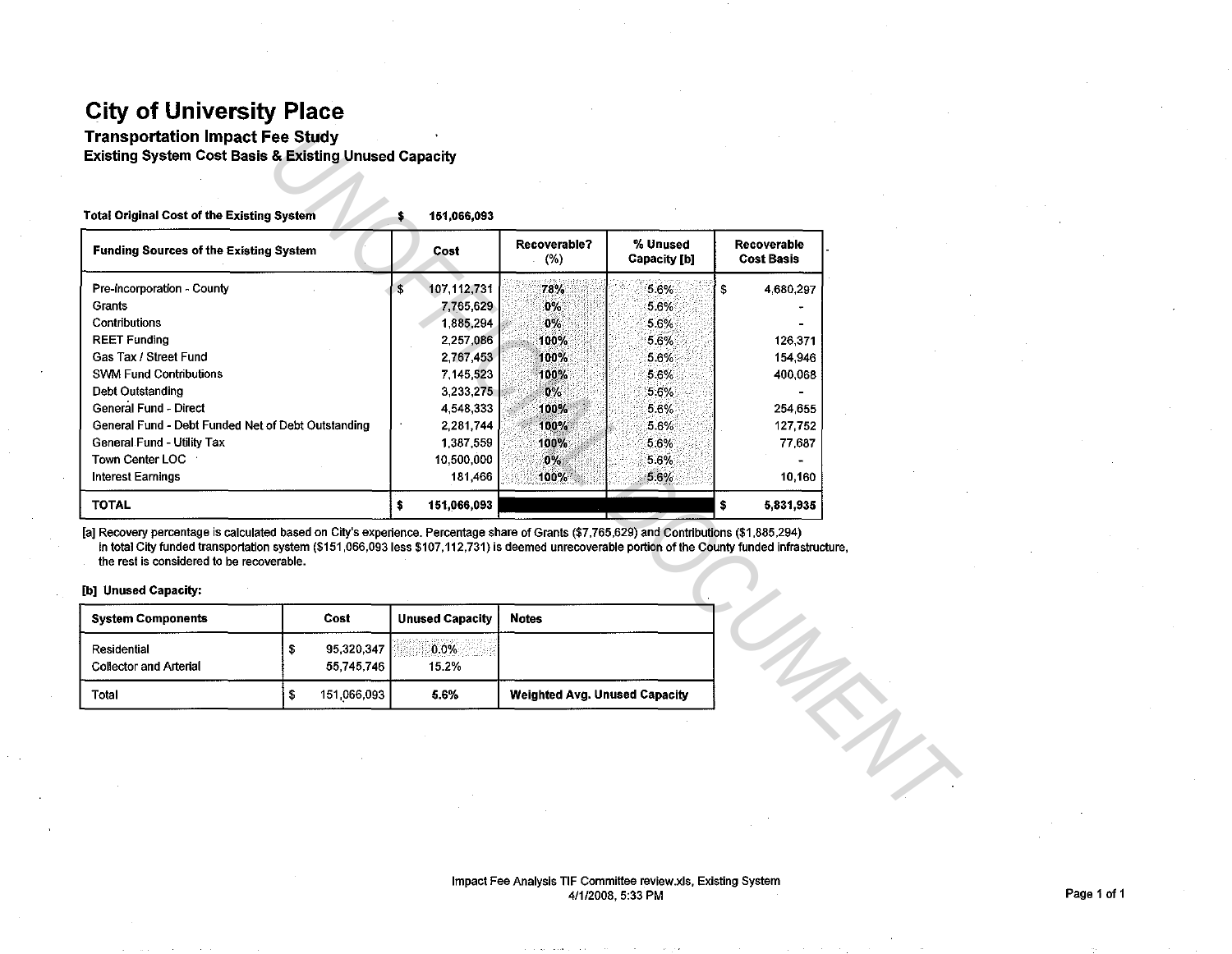### Transportation Impact Fee Study Existing System Cost Basis & 2013 Unused Capacity

| <b>City of University Place</b><br><b>Transportation Impact Fee Study</b>                                                                                                                                                                                                                                                                                             |             |                        |                     |                                 |                                  |
|-----------------------------------------------------------------------------------------------------------------------------------------------------------------------------------------------------------------------------------------------------------------------------------------------------------------------------------------------------------------------|-------------|------------------------|---------------------|---------------------------------|----------------------------------|
| <b>Existing System Cost Basis &amp; 2013 Unused Capacity</b>                                                                                                                                                                                                                                                                                                          |             |                        |                     |                                 |                                  |
| <b>Total Original Cost of the Existing System</b>                                                                                                                                                                                                                                                                                                                     | \$          | 151,066,093            |                     |                                 |                                  |
| <b>Funding Sources of the Existing System</b>                                                                                                                                                                                                                                                                                                                         |             | Cost                   | Recoverable?<br>(%) | % Unused<br><b>Capacity</b> [b] | Recoverable<br><b>Cost Basis</b> |
| Pre-incorporation - County                                                                                                                                                                                                                                                                                                                                            | \$          | 107,112,731            | 78%                 | 2.5%                            | \$<br>2,056,494                  |
| Grants                                                                                                                                                                                                                                                                                                                                                                |             | 7,765,629              | 0%                  | 2.5%                            |                                  |
| Contributions                                                                                                                                                                                                                                                                                                                                                         |             | 1,885,294              | $0\%$               | 2.5%                            |                                  |
| <b>REET Funding</b>                                                                                                                                                                                                                                                                                                                                                   |             | 2,257,086              | 100%                | 2.5%                            | 55,527                           |
| Gas Tax / Street Fund                                                                                                                                                                                                                                                                                                                                                 |             | 2,767,453              | 100%                | 2.5%                            | 68,082                           |
| <b>SWM Fund Contributions</b>                                                                                                                                                                                                                                                                                                                                         |             | 7,145,523              | 100%                | 2.5%                            | 175,787                          |
| Debt Outstanding                                                                                                                                                                                                                                                                                                                                                      |             | 3,233,275              | $0\%$               | 2.5%                            |                                  |
| <b>General Fund - Direct</b>                                                                                                                                                                                                                                                                                                                                          |             | 4,548,333              | 100%                | 2.5%                            | 111,894                          |
| General Fund - Debt Funded Net of Debt Outstanding                                                                                                                                                                                                                                                                                                                    |             | 2,281,744              | 100%                | 2.5%                            | 56,133                           |
| <b>General Fund - Utility Tax</b>                                                                                                                                                                                                                                                                                                                                     |             | 1,387,559              | 100%                | 2.5%                            | 34,135                           |
| <b>Town Center LOC</b>                                                                                                                                                                                                                                                                                                                                                |             | 10,500,000             | $0\%$               | 2.5%                            |                                  |
| <b>Interest Earnings</b>                                                                                                                                                                                                                                                                                                                                              |             | 181,466                | 100%                | 2.5%                            | 4,464                            |
| <b>TOTAL</b>                                                                                                                                                                                                                                                                                                                                                          | \$          | 151,066,093            |                     |                                 | \$<br>2,562,517                  |
| [a] Recovery percentage is calculated based on City's experience. Percentage share of Grants (\$7,765,629) and Contributions (\$1,885,294)<br>in total City funded transportation system (\$151,066,093 less \$107,112,731) is deemed unrecoverable portion of the County funded infrastructure,<br>the rest is considered to be recoverable.<br>[b] Unused Capacity: |             |                        |                     |                                 |                                  |
| <b>System Components</b><br>Cost                                                                                                                                                                                                                                                                                                                                      |             | <b>Unused Capacity</b> | <b>Notes</b>        |                                 |                                  |
|                                                                                                                                                                                                                                                                                                                                                                       |             |                        |                     |                                 |                                  |
| \$<br>95,320,347<br>Residential                                                                                                                                                                                                                                                                                                                                       |             | 0.0%                   |                     |                                 |                                  |
| <b>Collector and Arterial</b><br>55,745,746                                                                                                                                                                                                                                                                                                                           |             | 6.7%                   |                     |                                 |                                  |
|                                                                                                                                                                                                                                                                                                                                                                       | 151,066,093 |                        |                     |                                 |                                  |

| <b>System Components</b>                     |    | Cost                     | <b>Unused Capacity</b> | <b>Notes</b>                         |
|----------------------------------------------|----|--------------------------|------------------------|--------------------------------------|
| Residential<br><b>Collector and Arterial</b> | æ  | 95,320,347<br>55,745,746 | $0.0\%$<br>6.7%        |                                      |
| Total                                        | \$ | 151.066.093              | 2.5%                   | <b>Weighted Avg. Unused Capacity</b> |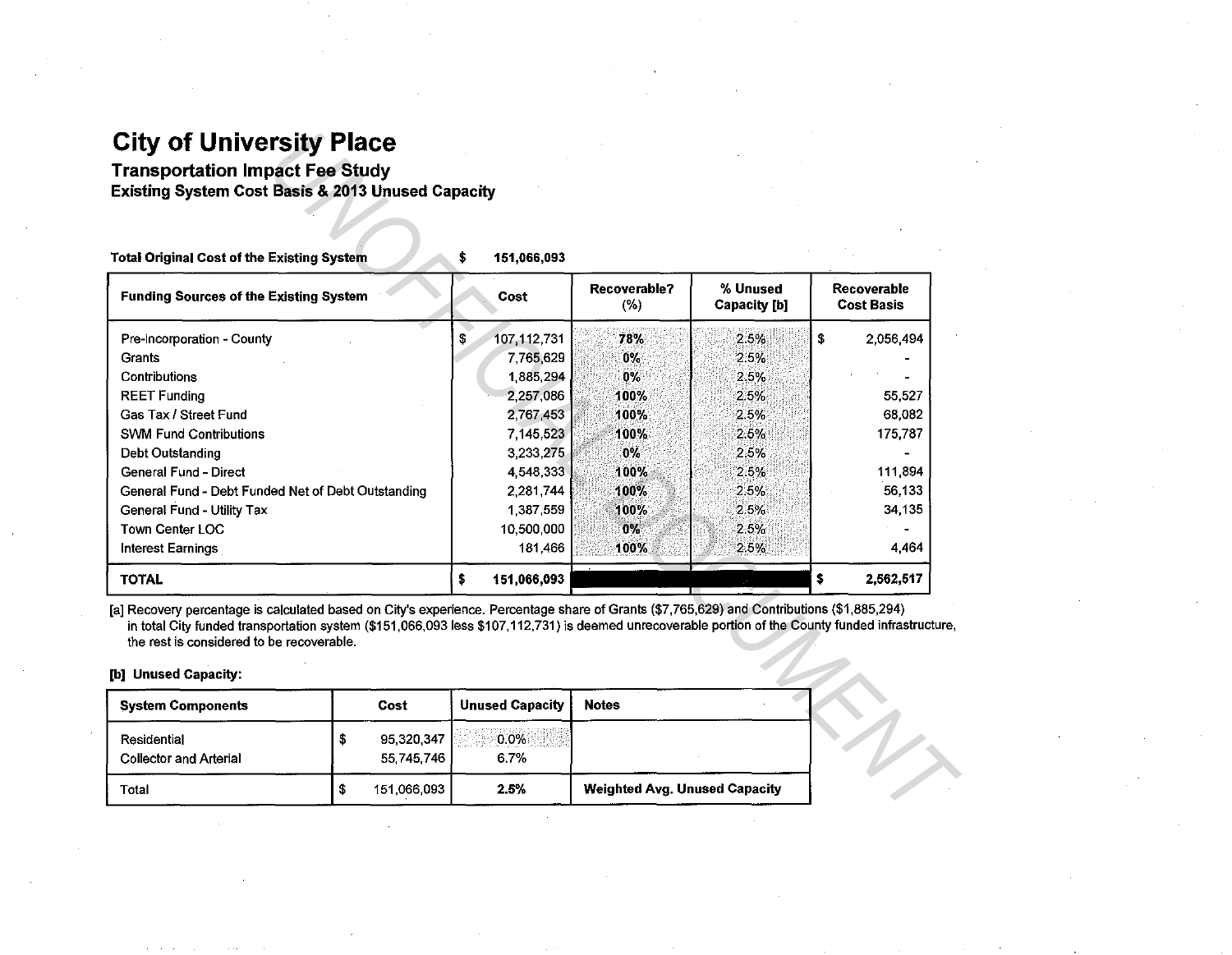Transportation Impact Fee Study TIP and Cost Basis (including Town Center Projects)

ROADWAY & TRAFFIC PROJECTS **Rev. Impact Fee Eligibility** kev. Projec Rev. % Allocation Rev. \$ Allocation Cost Project Project Type Number Project Name Total Expansion Existing M Expansion Existing Ne % Share \$ Share Bridgeport Way Phase 3/4 (South Cty Limits to Cirque Drive W.) 55.30% \$  $\mathbf{A}$ l s  $\overline{2}$ Bridgeport Way W. Phase 5(19th st W. to 27th st W.) 55\_30%  $4a$ 67th Avenue (Regents Blvd. to 19th Street} Phase 1 [b] 1,000,000 100.00% 0.00% 1,000,000 55.30% 553,045 67th Avenue (Regents Blvd. to 19th street) Phase 2 [b] 55.30%  $4<sub>b</sub>$ Alameda Extension North (Cirque Drive W. to 40th St. W.)  $\bullet$ 55.30% J. Grandview Drive - Phase 5 (27th Street to 19th street) 55.30%  $\frac{12}{13}$   $\frac{13}{16}$   $\frac{17}{18}$ **UNOFFICIAL DESCRIPTION OF CONFIDENTIAL DESCRIPTION AND RESERVE CONFIDENTIAL DESCRIPTION OF CONFIDENTIAL DESCRIPTION AND RESERVE CONFIDENTIAL DESCRIPTION OF CONFIDENTIAL DESCRIPTION OF CONFIDENTIAL DESCRIPTION OF CONFIDENT** Alameda Connection South (Southern terminus to 67th Ave. W.) [c] 650,000 80.00% 20.00% 520,000 130,000 55.30% 287,584 Cirque Drive Phase 4 (Grandview Drive to Sunset Drive) 55.30% Sunset Drive Traffic Calming Cirque Drive to 19th Street) 55.30% Chambers Creek Road "B" Lower (Chambers Bay Bridge to 64th st.) 55.30%  $\begin{array}{c} 22 \\ 23 \end{array}$ Elwood Drive (29th street to 27th street) 55.30% 35th Street Phase 1 (Grandview Drive to Larson Lane) 55.30% 23 24 25 26 31 34 35 42 43 44 45 11 22 43 44 45 11 22 43 44 45 11 22 43 44 45 11 22 35th Street Phase 2 (Drexler Drive to 67th Avenue) Beckonridge Drive (Grandview Drive to Cirque Drive) 55.30% Lemmons Beach/31st StreetJParkway (City Limits to Elwood Drive) 55.30% Elwood Drive (Cirque Drive to 4oth Street) 55.30% 37th Street Connection (Sunset Drive to 7900 Block) 865,000 80.00% 20.00% 692,000 173,000 55.30% 382,707 57th Avenue Connection (Cirque Drive to 5800 Block) 915,000 60.00% 40.00% 549,000 366,000 55.30% 303,622 40th street and Bridgeport lntersecition 750,000 100.00% 0.00% 750,000 55.30% 414,784 27th Street and Bridgeport lnteraection 750,000 100.00% 0.00% 750,000 55.30% 414,784 40th Street and 67th Avenue Intersection 500,000 100.00% 0.00% 500,000 55.30% 276,523 Cirque Drive and 67th Avenue lnteraection 500,000 100.00% 0.00% 500,000 55.30% 276,523 TOTAL 5,930,000 \$/

[a] Reflects the share of 6-year growth in total added capacity (20-year growth). [b] Phase 1 consists of constructing intersection improvements at Regents and Mildred and constructing a new NB lane. Phase 2 consists of constructing bikelanes/shoulders, curb, gutter, and sidewalk on both sides.<br>[c] The

| Project | Project |                                                                                 | <b>Rev. Project</b><br>Costs <sup>1</sup> |         | Rev. % Allocation              | Rev. \$ Allocation |                        |           | Rev. Impact Fee Eligibility.<br>Tar 23 |
|---------|---------|---------------------------------------------------------------------------------|-------------------------------------------|---------|--------------------------------|--------------------|------------------------|-----------|----------------------------------------|
| Type    | Number  | <b>Prolect Name</b>                                                             | :Total                                    |         | <b>Expansion Existing Need</b> | <b>Expansion</b>   | Existing Need: % Share |           | <b>3 Share</b>                         |
|         | 15      | Drexler Drive North (37th Street to 35th Street)                                | 2.713.723                                 | 100.00% | 0.00%                          | 2.713.723          |                        | 55.30%    | 1500 812                               |
|         | 19      | Larson Lane North / 35th St. (3600 blk to 35th St. / Larson Lane to Bridgeport) | 1,760,000                                 | 100.00% | 0.00%                          | 1,760,000          |                        | 55,30% \$ | 973.360                                |
|         | 36      | Drexler Drive South (40th Street to 42nd Street) [c]                            |                                           |         |                                |                    |                        | 55,30% \$ |                                        |
|         | 37a     | Larson Lane South (37th to 38th)                                                | 500,000                                   | 100.00% | 0.00%                          | 500,000            |                        | 55.30% \$ | 276,523                                |
|         | 37b     | Larson Lane South (38th to 40th)                                                |                                           |         |                                |                    |                        | 55.30% \$ |                                        |
|         | 37c     | Larson Lane South (3600 bik to 37th and 40th to 42nd)                           |                                           |         |                                |                    |                        | 55.30% \$ |                                        |
|         | 38a     | 42nd Street (Drexler to Bridgeport)                                             | 1,250,000                                 | 100.00% | 0.00%                          | 1,250,000          |                        | 55.30%    | 691,307                                |
|         | 38b     | 42nd Street (Bridgeport to Larson)                                              |                                           |         |                                |                    |                        | 55,30% \$ |                                        |
|         | 39      | Mall Drive (74th Avenue to 76th Avenue)                                         |                                           |         |                                |                    |                        | 55.30% \$ |                                        |
|         | 40      | Bridgeport Way / 35th St. Town Center Enhancements                              |                                           |         |                                |                    |                        | 55.30% \$ |                                        |
|         | 41      | Town Center Drive - Market Street (Bridgeport Way to 37th Street)               | 3,612,804                                 | 100.00% | 0.00%                          | 3.612.804          |                        | 55.30%    | 1,998,044<br>s                         |
|         |         | <b>TOTAL</b>                                                                    | 9,836,527                                 |         |                                | $9,836,527$ \$     |                        |           | \$ 5,440,045                           |

[a] Reflects the share of 6-year growth in total added capacity (20-year growth)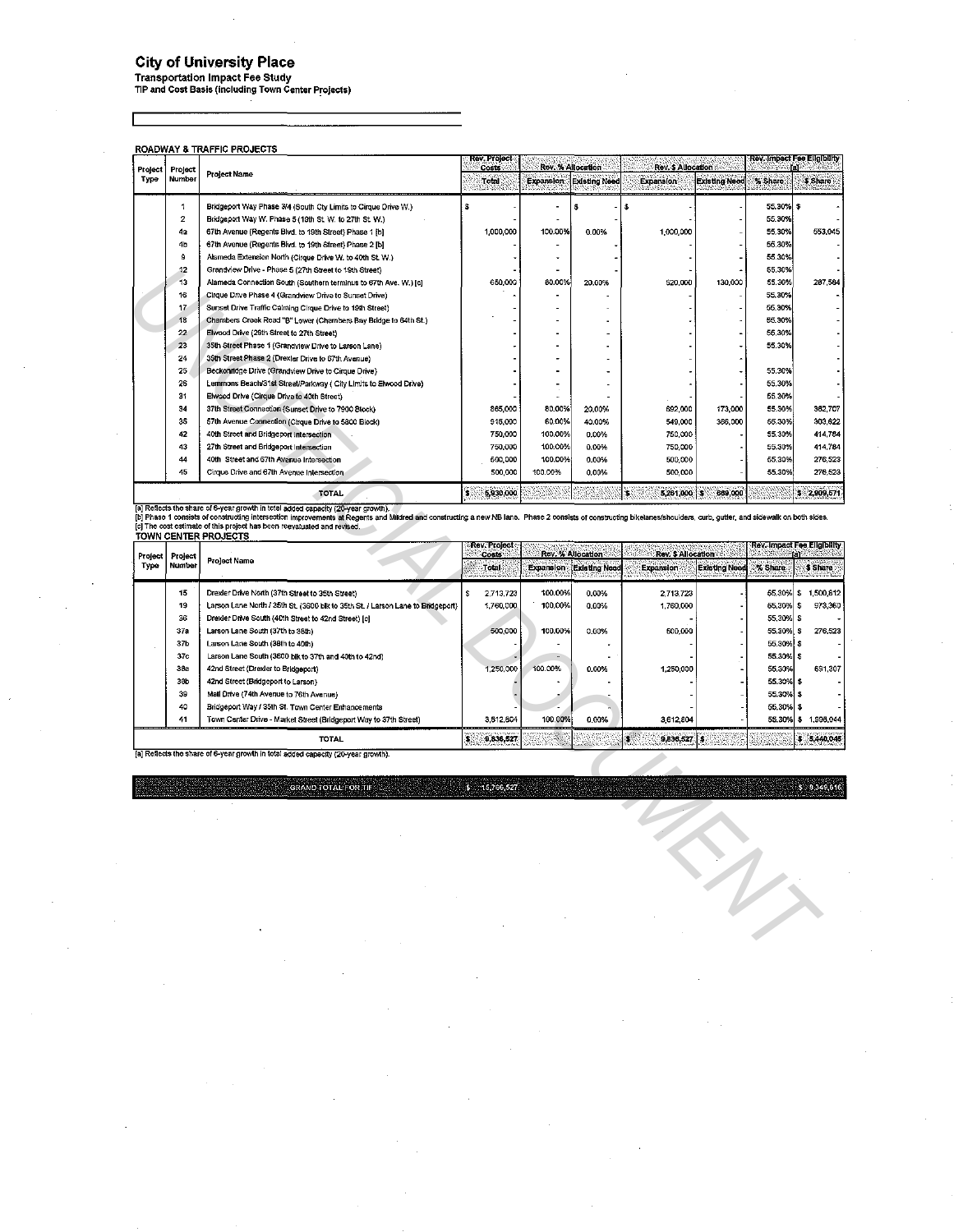Transportation Impact Fee Study Fee Calculation

| <b>Recommended Fee</b> |                                                                                                      |
|------------------------|------------------------------------------------------------------------------------------------------|
|                        |                                                                                                      |
| \$                     | 3,269,418                                                                                            |
|                        |                                                                                                      |
| \$                     | 8,349,616                                                                                            |
|                        | (14, 136)                                                                                            |
|                        | 8,335,480                                                                                            |
|                        |                                                                                                      |
| S                      | 1,833,806                                                                                            |
| \$                     |                                                                                                      |
|                        | (1,833,806)                                                                                          |
|                        |                                                                                                      |
| \$                     | 49,000                                                                                               |
|                        | 875,595                                                                                              |
|                        | 1,391,139                                                                                            |
|                        | 750,000<br>67,500                                                                                    |
|                        | 3,133,234                                                                                            |
|                        |                                                                                                      |
|                        | 12.61%                                                                                               |
|                        | (395, 075)                                                                                           |
| \$                     | 9,376,017                                                                                            |
|                        |                                                                                                      |
|                        | 2,408                                                                                                |
|                        |                                                                                                      |
|                        | 3,894                                                                                                |
|                        | [a] Based on the historical experience, 22% of the total project cost is assumed to be grant funded. |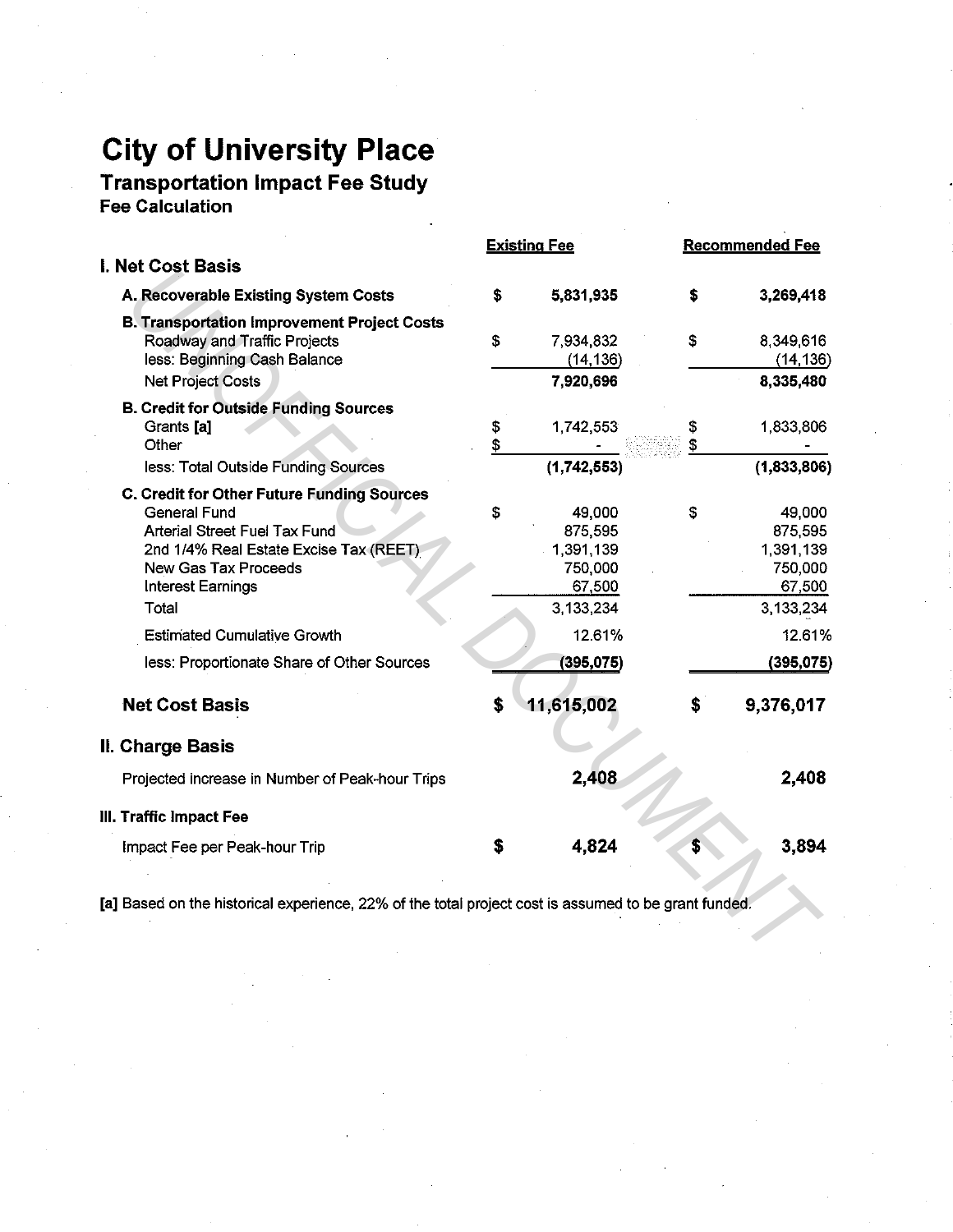### Attachment B

| Revised Traffic Impact Fee Project List (TIF Committee Recommendation)                               | TIF: \$3,894         |                  |                              |                  |                         |
|------------------------------------------------------------------------------------------------------|----------------------|------------------|------------------------------|------------------|-------------------------|
|                                                                                                      | <b>Project Costs</b> |                  | <b>Percentage Allocation</b> | \$ Allocation    |                         |
| <b>Project Name</b>                                                                                  | <b>Total</b>         | <b>Expansion</b> | <b>Existing Need</b>         | <b>Expansion</b> | <b>Existing</b><br>Need |
| 67th Avenue (Regents Blvd. to 19th Street) Phase 1                                                   | 1,000,000            | 100.00%          | 0.00%                        | 1,000,000        |                         |
| Alameda Connection South (Southern terminus to 67th Ave. W.)                                         | 650,000              | 80.00%           | 20.00%                       | 520,000          | 130,000                 |
| 37th Street Connection (Sunset Drive to 7900 Block)                                                  | 865,000              | 80.00%           | 20.00%                       | 692,000          | 173,000                 |
| 57th Avenue Connection (Cirque Drive to 5800 Block)                                                  | 915,000              | 60.00%           | 40.00%                       | 549,000          | 366,000                 |
| 40th Street and Bridgeport Intersection                                                              | 750,000              | 100.00%          | 0.00%                        | 750,000          |                         |
| 27th Street and Bridgeport Intersection                                                              | 750,000              | 100.00%          | 0.00%                        | 750,000          |                         |
| 40th Street and 67th Avenue Intersection                                                             | 500,000              | 100.00%          | 0.00%                        | 500,000          |                         |
| Drexler Drive North (37th Street to 35th Street)                                                     | 2,713,723            | 100.00%          | 0.00%                        | 2,713,723        |                         |
| Larson Lane North / 35th St. (3600 blk to 35th St. / Larson Lane to Bridgeport)                      | 1,760,000            | 100.00%          | 0.00%                        | 1,760,000        |                         |
| Larson Lane South (37th to 38th)                                                                     | 500,000              | 100.00%          | 0.00%                        | 500,000          |                         |
| Town Center Drive - Market Street (Bridgeport Way to 37th Street)                                    | 3,612,804            | 100.00%          | 0.00%                        | 3,612,804        |                         |
| 42nd Street (Drexler Drive to Bridgeport Way)                                                        | 1,250,000            | 100.00%          | 0.00%                        | 1,250,000        |                         |
| 67th Avenue and Cirque Drive Intersection                                                            | 500,000              | 100,00%          | 0.00%                        | 500,000          |                         |
| <b>TOTAL</b>                                                                                         | 15,766,527<br>\$     |                  |                              | \$<br>15,097,527 | \$669,000               |
| A more detailed description is included in the City's adopted 6 year Transportation Improvement Plan |                      |                  |                              |                  |                         |
|                                                                                                      |                      |                  |                              | $\mathcal{L}$    |                         |